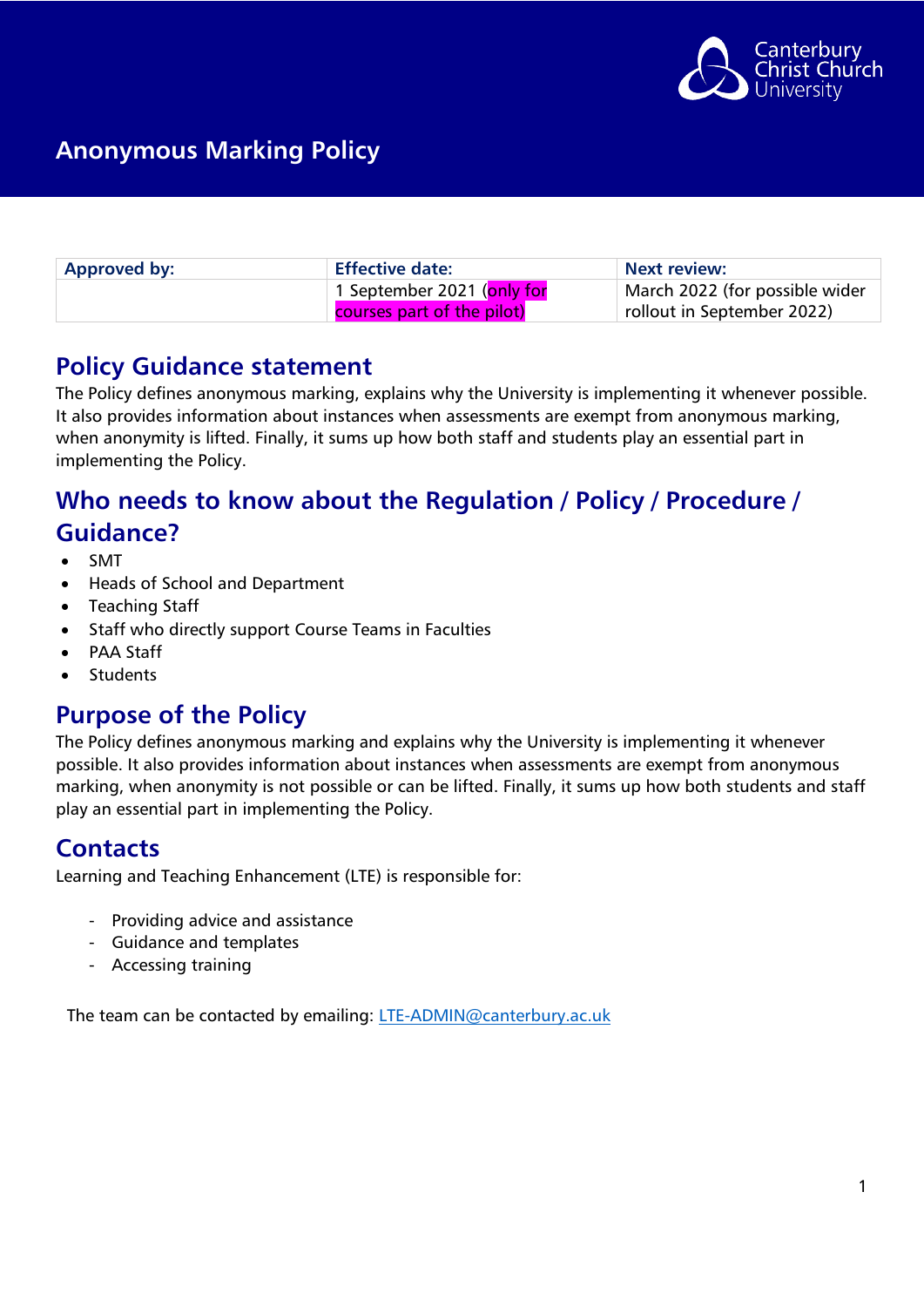

# **Contents**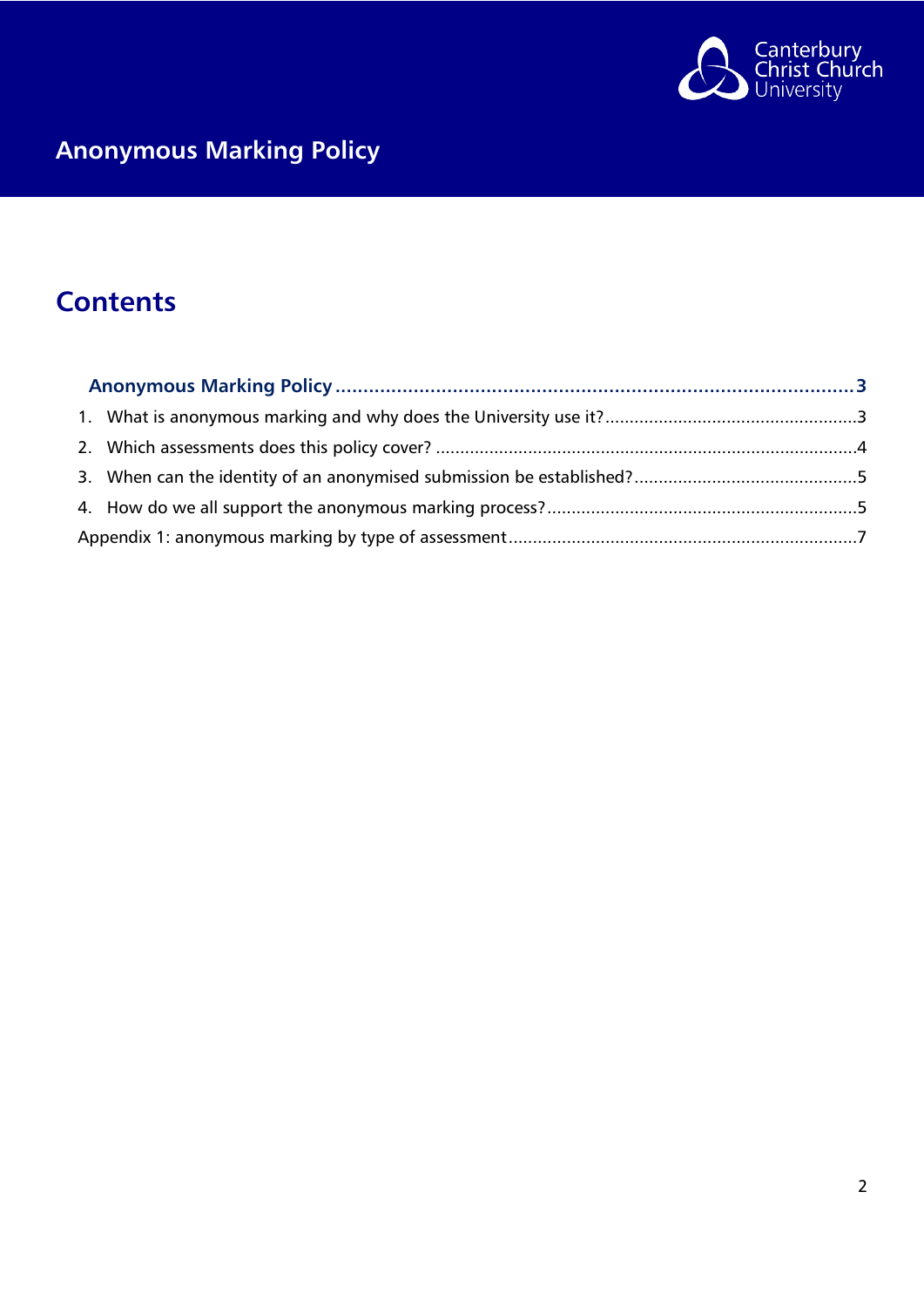

## <span id="page-2-0"></span>Anonymous Marking Policy

*This Policy only applies to a selected number of modules and courses in the academic year 2021/22, which are part of a pilot.* 

#### <span id="page-2-1"></span>1. What is anonymous marking and why does the University use it?

- 1.1. Anonymous marking is a practice which ensures that the identity of students (including those studying at the University's collaborative partners) remains unknown to staff who mark their assessments. The student  $ID<sup>1</sup>$  $ID<sup>1</sup>$  $ID<sup>1</sup>$  is used in place of the student name at the time of submission of assessments (and reassessments) as well as during the marking and moderation (or double marking) process. The student name is disclosed only during the administrative process for entering marks on the University's student record system, with some exceptions listed below.
- 1.2. Anonymous marking is one of the University's key strategies to "support success for all students", as stated in the University's [Learning and Teaching Strategy.](https://www.canterbury.ac.uk/learning-and-teaching-enhancement/strategies/learning-and-teaching-strategy.aspx) The University is proud to have a very diverse student body. Our practices need to reflect our commitment to inclusivity. The University needs to address the gap in black students' attainment compared with white students. Anonymous marking provides some reassurance to students that assessments are conducted fairly and impartially. It also protects markers from accusations of conscious and unconscious bias.
- 1.3. Anonymous marking is one element in a much broader set of inclusive practices put in place to ensure a high-quality learning experience for all students. It does not prevent students from receiving bespoke support as it is still possible for them to discuss their progress (measured in an ipsative manner, i.e. compared with their previous performances) with their tutors once the mark has been released.

<span id="page-2-2"></span><sup>1</sup> Students with a Student ID starting with the first three letters of their surname must remove the three letters in the anonymisation process.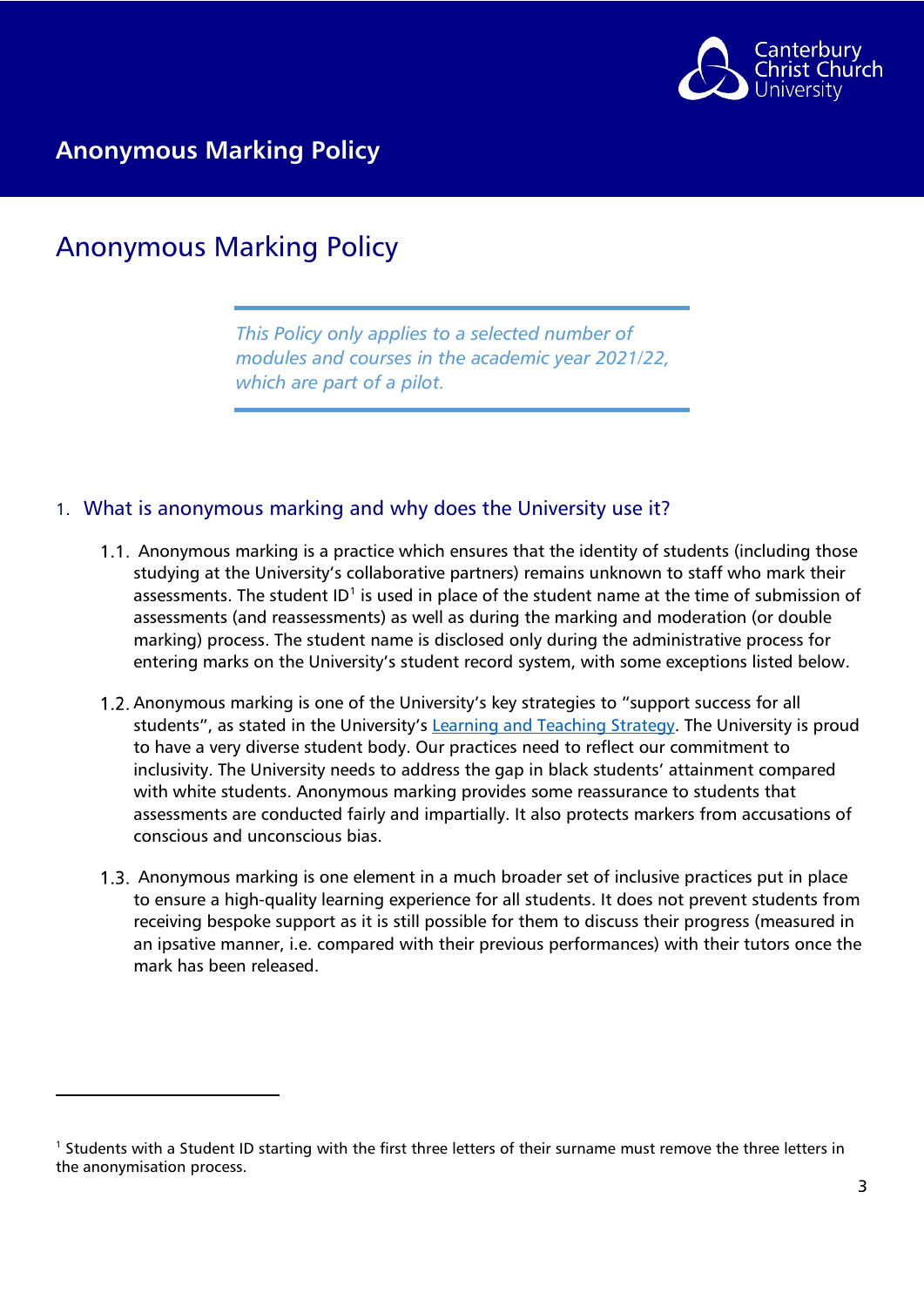

#### <span id="page-3-0"></span>2. Which assessments does this policy cover?

- 2.1. The University recognises that it is impossible to anonymise some types of assessment, such as oral presentations, performances, or professional practical work. Additionally, it may not always be in students' interest to have some of their assessments marked anonymously. It is especially the case for a student requiring regular and personalised feedback on work that demonstrates their unique achievement, such as supervised dissertations or creative work.
- 2.2. However, the University is committed to using anonymous marking as much as possible. Appendix 1 presents a list of all types of assessments used at the University and states, for each type:
- when anonymous marking systematically happens
- when anonymous marking is very likely to happen unless specific pedagogical reasons make it impossible
- when anonymous marking is not pedagogically or technically possible or appropriate.
	- 2.3. Anonymous marking is technically possible for assessments submitted via Turnitin and for onsite and take-home examinations. The University endeavours to carry out regular work to enhance the possibility of anonymous electronic submissions on other platforms.
	- When marking is not anonymous, the University has processes in place which provide assurance that marking is done fairly and impartially: each assessment is marked against a set of criteria known to students in advance of submission, and the [Marking Procedures](https://www.canterbury.ac.uk/quality-and-standards-office/regulations-policies-and-procedures/marking-procedures.aspx) specify the contribution of moderators, double markers and external examiners.
	- 2.5. Anonymous marking does not prevent Special Arrangements (arrangements made for specific students as part of reasonable adjustments made in respect of disclosed disabilities, e. g. allowance for spelling, grammar and punctuation) to be highlighted to markers.
	- 2.6. Feedback on formative work is not provided in an anonymous manner. This formative work has a much narrower scope than the related summative assessment. It aims to develop some, not all, elements of knowledge and skills to be achieved in the summative assessment. It is important that students receive personalised feedback during their developmental stage. It may include a dialogue with tutors, where their progress is discussed concerning their previous work.
	- 2.7. There are two exceptions to the non-anonymised provision of feedback on formative work. The anonymity of formative submissions must be set up:

when students use a draft electronic submission point simply to obtain and check a similarity report, and their submission is not going to be used to provide feedback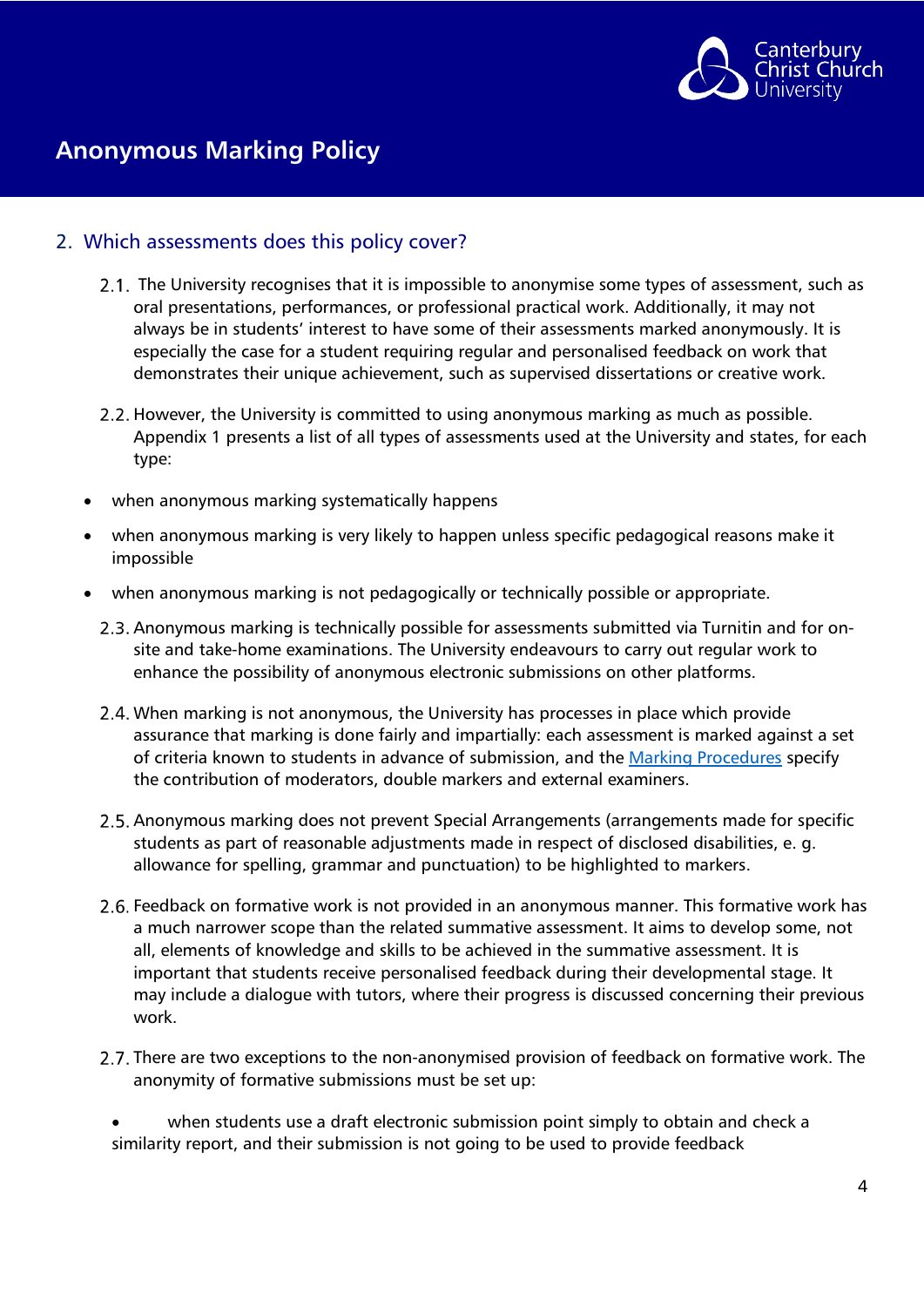

- when students submit a *final* draft of their work for feedback, the nature of the work being identical to the summative assessment requirements.
- 2.8. This Policy does not cover assessments set and marked by accrediting bodies external to the University, e.g. End Point Assessments for Higher Degree Apprenticeships.

#### <span id="page-4-0"></span>3. When can the identity of an anonymised submission be established?

- Every effort should be made to resolve errors in the assessment submission process without revealing the student's identity to the marker. However, as per the [Marking Procedures,](https://www.canterbury.ac.uk/quality-and-standards-office/regulations-policies-and-procedures/marking-procedures.aspx) anonymity may need to be lifted by administrators in some instances. An example is when a student has not submitted their work to the correct submission point.
- Anonymity may be lifted when an assessment is referred to the [Academic Misconduct](https://www.canterbury.ac.uk/learning-and-teaching-enhancement/policies/academic-integrity.aspx) process. Where Academic Misconduct is suspected, the anonymity of the student will be maintained until the formal investigation is initiated by the Course Director. Anonymity will not be disclosed upon suspicion only.

#### 3.3. Anonymous marking may not guarantee anonymity in the following circumstances:

- when the cohort on a module or course is small
- when a student submits their work at a different time from the rest of their cohort because they have been awarded an extension, have a deferral or reassessment, or have a re-presentation as a result of an Academic Misconduct investigation.
- when reasonable adjustments mean that a student is the only person in the cohort to submit their assessment in a particular format or at a specific time.
- Student names are not obscured during the transfer of marks onto the student record system. Anonymity is not used for Boards of Examiners, Extenuating Circumstances, Complaints, Appeals, Academic Misconduct cases and other panels where knowing students' identity supports the effective management of processes.
- 3.5. If a student thinks that an assessment in their module should be marked anonymously, but the Module Handbook states that it will not, they should, at the beginning of each semester/trimester, raise the matter with the student representatives and the module leader. They can seek support from the Students' Union.

#### <span id="page-4-1"></span>4. How do we all support the anonymous marking process?

4.1. To support the effectiveness of the anonymous marking process, all stakeholders must proactively implement this Policy and other guidance provided.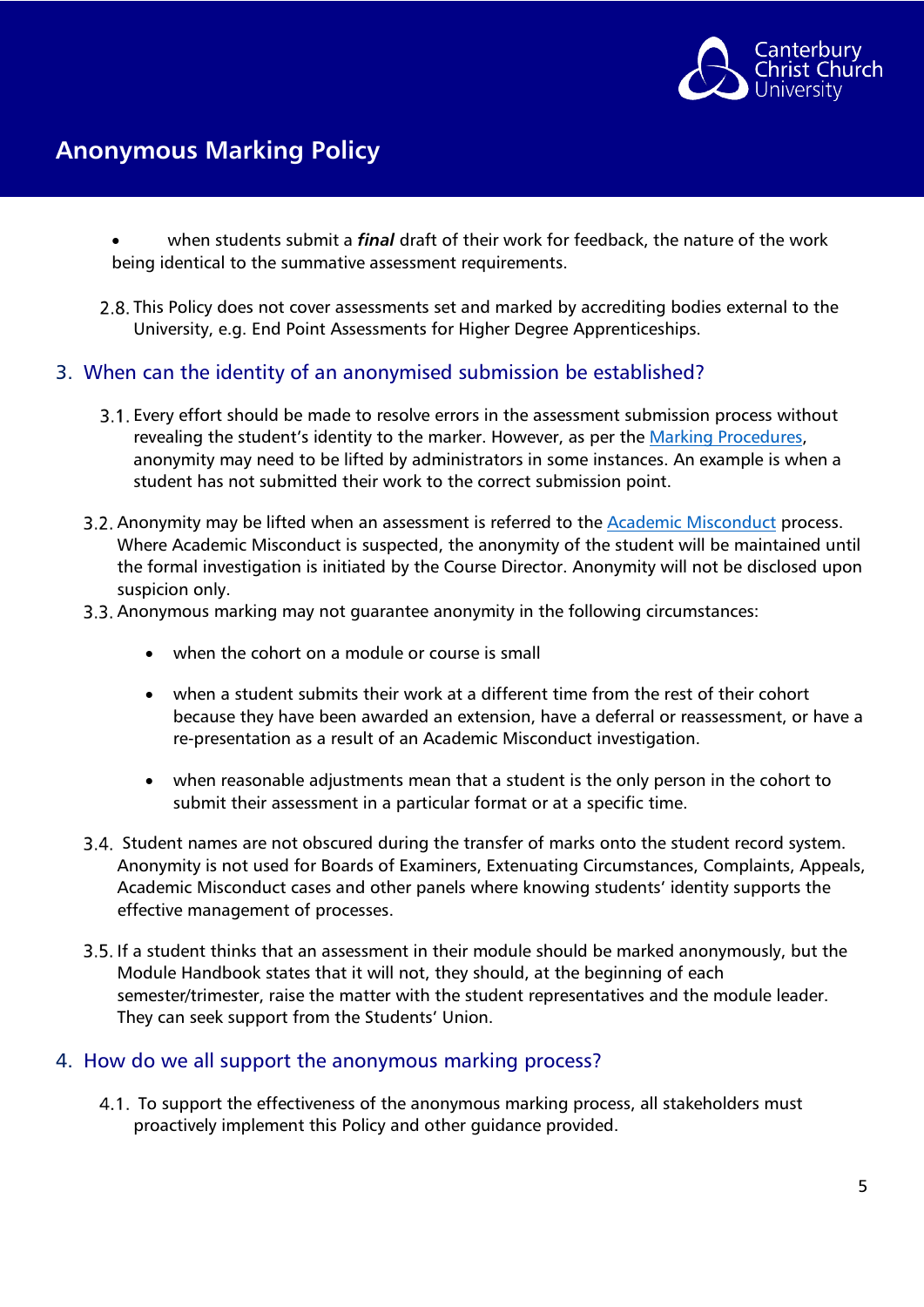

- 4.2. Students should anonymise their work following guidance provided by their module or course, and use only their student ID in their work. They should refrain from revealing their name in the body of the assessments which are covered by this Policy.
- 4.3. For on-site examinations (organised centrally or locally), the University (or its collaborative partners for their own campuses) requires students to use their student ID on their scripts.
- 4.4. For locally organised on-site examinations, the module or course team's responsibility is to ensure that the anonymisation process is guaranteed.
- 4.5. Course teams are responsible for arranging anonymous electronic submissions points for each assessment (and reassessment) where anonymous marking is used.
- 4.6. Course teams provide information to their students on the anonymous marking process for specific assessments, in Module Handbooks and assessment briefs, on the VLE and other suitable means. It includes a statement of which assessments are marked anonymously and those exempt from anonymous marking, in alignment with the list in Appendix 1.
- 4.7. Assessments marked anonymously, and associated feedback, should be returned in the same timely manner as other assessments, as determined in the [Timely Feedback Policy](https://www.canterbury.ac.uk/learning-and-teaching-enhancement/policies/timely-feedback.aspx) and the [Marking Procedures.](https://www.canterbury.ac.uk/quality-and-standards-office/regulations-policies-and-procedures/marking-procedures.aspx)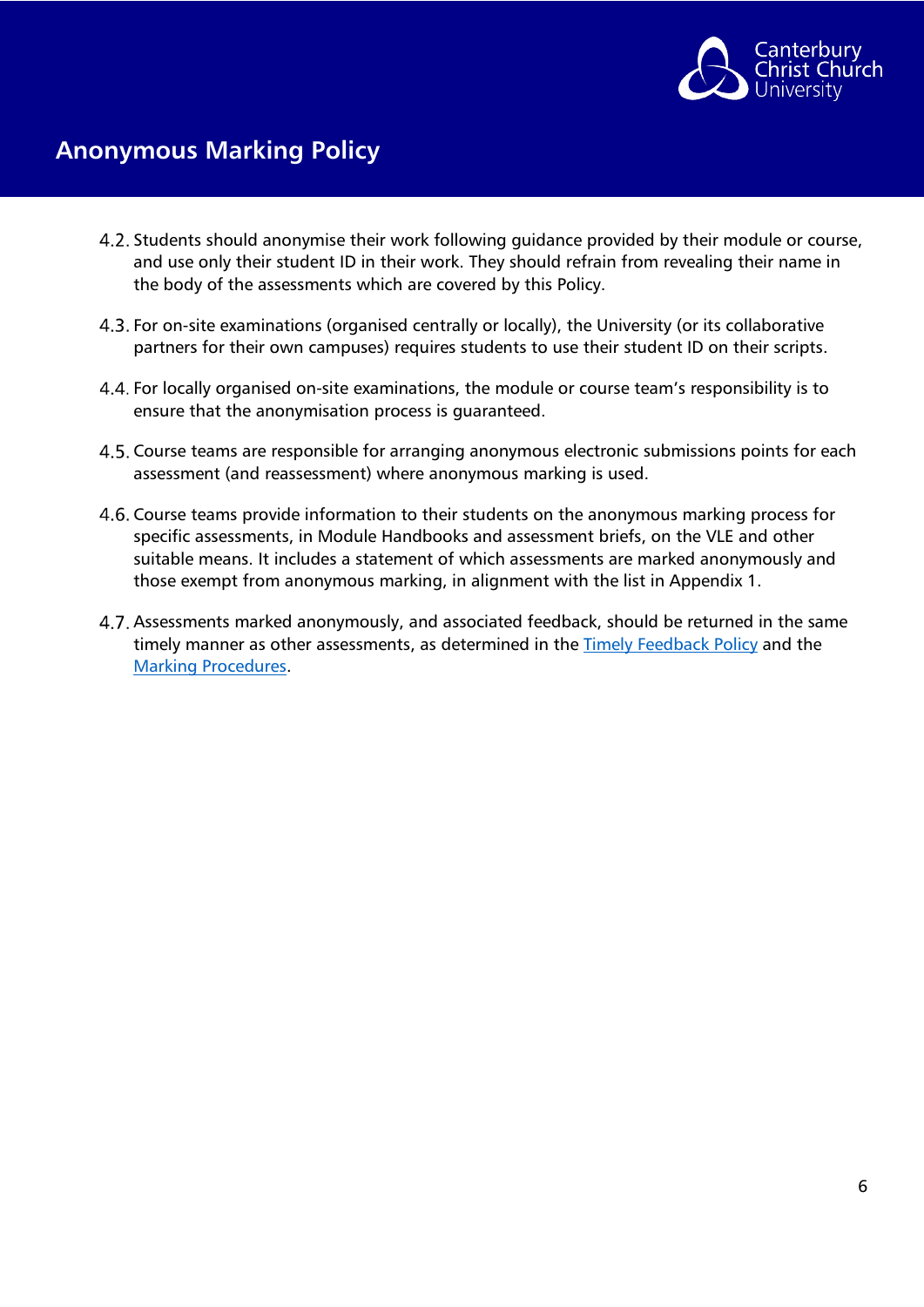

#### <span id="page-6-0"></span>Appendix 1: anonymous marking by type of assessment

Assessment types which state "Yes" or "Likely" for anonymous marking usage must either use Turnitin or be organised on-site or through a computer-based system that allows anonymous marking. Consult with Learning and Teaching Enhancement (LTE) on systems available.

| <b>Anonymous marking</b> | <b>Activity Type</b>                      | <b>Activity Descriptor</b>                                                                                                                                                                                                                           |
|--------------------------|-------------------------------------------|------------------------------------------------------------------------------------------------------------------------------------------------------------------------------------------------------------------------------------------------------|
| Yes                      | <b>Written Exam</b>                       | Timed examination organised centrally by the University,<br>which students complete on-site.                                                                                                                                                         |
| Yes                      | Multiple Choice Exam                      | Timed multiple-choice examination organised centrally by<br>the University, which students complete on-site.                                                                                                                                         |
| Yes                      | Open-Book Exam                            | Timed examination organised centrally by the University,<br>which students complete on-site, and for which they can<br>bring in a book or other material to the exam room, or for<br>whose question is released in advance of the day of the<br>exam |
| Yes                      | Computer-Based Exam <sup>2</sup>          | Exam organised via specific Computer-Based Testing<br>services                                                                                                                                                                                       |
| Yes                      | Written Local Exam                        | Sometimes referred to as written Time-Constrained<br>Assessment (TCA), organised locally by the course                                                                                                                                               |
| Yes                      | Open-Book Local Exam                      | Sometimes referred to as open-book Time-Constrained<br>Assessment (TCA), organised locally by the course                                                                                                                                             |
| Yes                      | Multiple Choice Local<br>Exam             | Sometimes referred to as multiple-choice Time-<br>Constrained Assessment (TCA), organised locally by the<br>course                                                                                                                                   |
| Yes                      | Computer-Based Local<br>Exam <sup>3</sup> | Sometimes referred to as computer-based Time-<br>Constrained Assessment (TCA), organised locally by the<br>course                                                                                                                                    |
| Yes                      | Take-Home Exam                            | Timed examination organised centrally by the University,<br>which students complete online in their chosen<br>environment                                                                                                                            |
| Likely                   | Group Coursework                          | e.g. Group poster, group fieldwork report                                                                                                                                                                                                            |
| Yes                      | Essay                                     | e.g. Medieval history essay                                                                                                                                                                                                                          |
| <b>Likely</b>            | <b>Reflective Writing</b>                 | e.g. Reflective diary, reflective Journal                                                                                                                                                                                                            |
| Likely                   | Digital Assignment                        | e.g. Blog, wiki, PowerPoint/Sway slides, podcast                                                                                                                                                                                                     |

<span id="page-6-1"></span><sup>&</sup>lt;sup>2</sup> For computer-based exams on Blackboard, anonymity is reached only by virtue of marking being automatically done by Blackboard. Anonymity is therefore full for closed questions only. If open questions are included, markers have to manually intervene and will see students' names when marking. There is a pseudo-anonymity option but it is entirely trust-based and relies on each marker knowing to initiate it.

<span id="page-6-2"></span><sup>&</sup>lt;sup>3</sup> See footnote above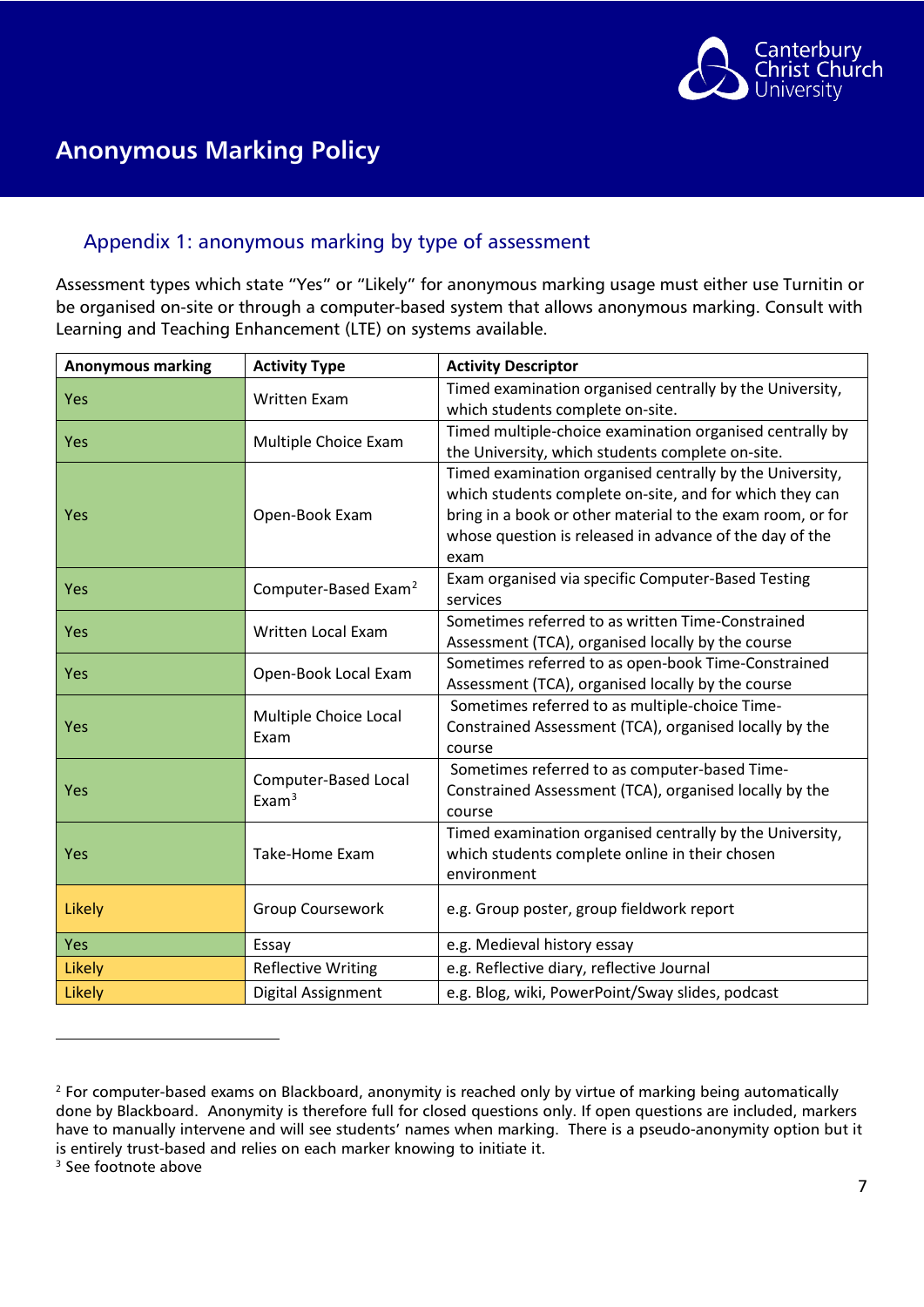

| Likely    | <b>Individual Poster</b>            | e.g. Leaflet, booklet                                            |
|-----------|-------------------------------------|------------------------------------------------------------------|
| Yes       | Case Study                          |                                                                  |
| Yes       | Review / Critical Review            | e.g. literature review, critical analysis, critical commentary   |
| Likely    | <b>Written Coursework</b>           | Written work other than essay, report, creative writing          |
|           |                                     | assessment, or others mentioned in this table                    |
| <b>No</b> | <b>Preparatory Assessment</b>       | Written brief, research proposal, plan                           |
| Likely    | Written Report                      | Business report, legal report                                    |
| Likely    | Fieldwork Report                    |                                                                  |
| Likely    | Laboratory Report                   |                                                                  |
| Likely    | <b>Work Placement Report</b>        | Assessment of Practice Tool (APT), work-based learning<br>report |
| Likely    | <b>Clinical Report</b>              |                                                                  |
| <b>No</b> | Individual Study or                 | Dissertation, Research study, systematic literature review,      |
|           | <b>Dissertation</b>                 | thesis                                                           |
| Likely    | Portfolio                           | Design portfolio, production portfolio, teaching portfolio       |
| <b>No</b> | <b>Physical Artefact</b>            | Sculpture, painting, new product                                 |
| Likely    | <b>Digital Artefact</b>             | Website, social media campaign, Computer software                |
| <b>No</b> | Exhibition                          | Artistic or other presentation of creations                      |
| <b>No</b> | <b>Group Practical</b>              | Group performance, Group Presentation                            |
| <b>No</b> | <b>Individual Performance</b>       | Artistical performance in music, dance, drama, etc.              |
|           |                                     | Objective Structured Clinical Evaluation (OSCE), skill           |
| <b>No</b> | <b>Clinical Skills</b>              | demonstration, clinical role play/simulation                     |
|           | <b>Technical Skills / Practical</b> | Laboratory Skills, Media/Arts Skills, Computer-Aided             |
| <b>No</b> | <b>Skills</b>                       | Design (CAD), simulation                                         |
| <b>No</b> | <b>Individual Presentation</b>      | Presentation done in class or recorded and shared                |
| Likely    | <b>Aural Assessment</b>             | Listening exercise organised locally                             |
| <b>No</b> | Oral Assessment                     | Debate, discussion, interview, language oral                     |
|           |                                     | A conversation between assessor/s and student on a               |
| <b>No</b> | Viva Voce                           | prepared topic, thesis, etc.                                     |
| Likely    | <b>Set Exercises</b>                | Data interpretation/analysis, problem-solving                    |

| Document<br><b>Information</b>    | <b>Description of Document Information</b> |
|-----------------------------------|--------------------------------------------|
| <b>Document Title</b>             | <b>Anonymous Marking Policy</b>            |
| <b>Department</b><br><b>Owner</b> | Learning and Teaching Enhancement          |